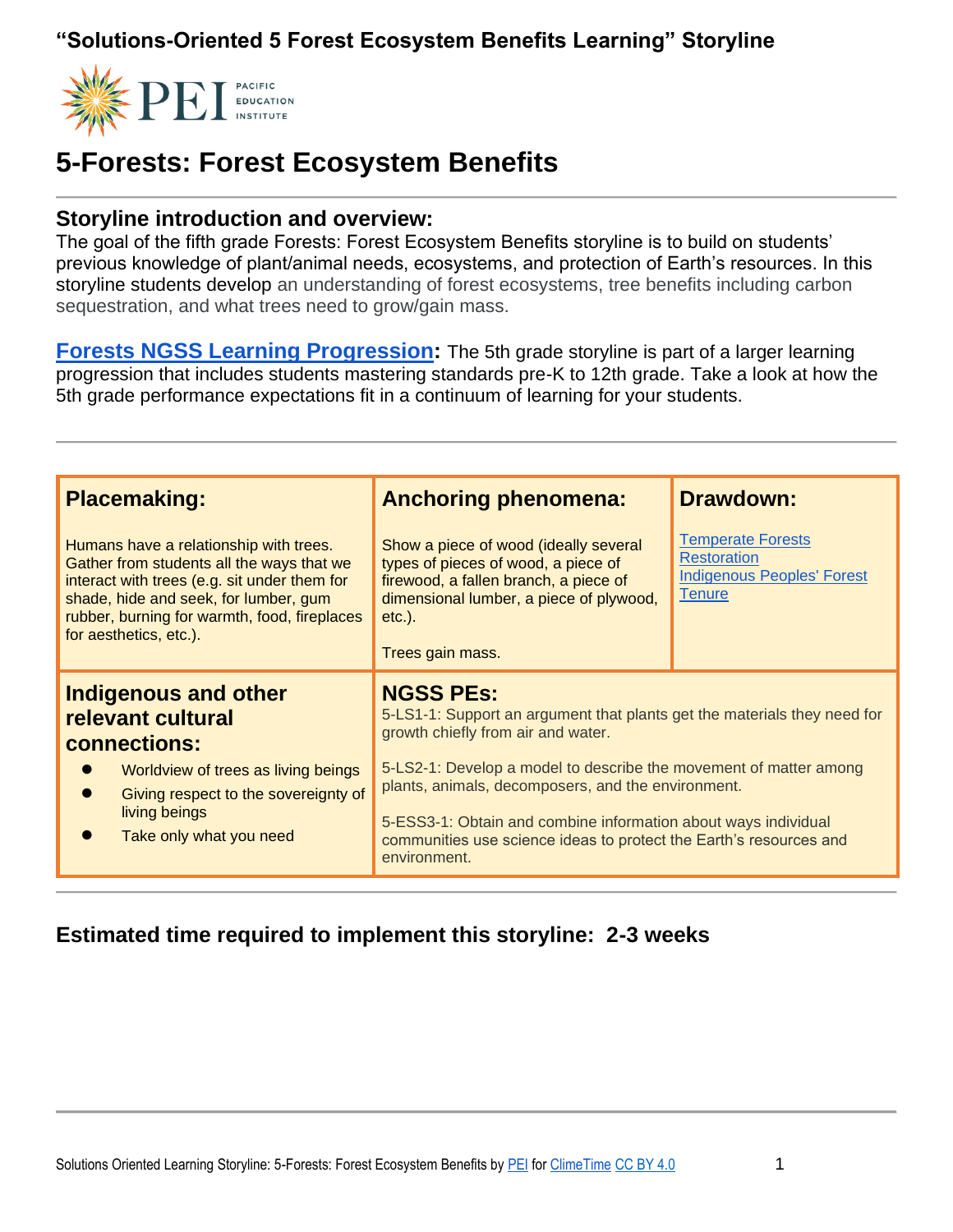

## **5-Forests: Forest Ecosystem Benefits**

#### **NGSS PEs:**

5-LS1-1 From Molecules to Organisms: Structures and Processes: Support an argument that plants get the materials they need for growth chiefly from air and water.

5-LS2-1 Ecosystems: Interactions, Energy, and Dynamics: Develop a model to describe the movement of matter among plants, animals, decomposers, and the environment.

5-ESS3-1 Earth and Human Activity: Obtain and combine information about ways individual communities use science ideas to protect the Earth's resources and environment.

| Science & Engineering Practice (SEP)                                                                                                                                                                                                                                                                                                                                                                                                                                              | <b>Disciplinary Core Idea (DCI)</b>                                                                                                                                                                                                                                                                                                                                                                                                                                                                                                                                                                                                                                                                                                                                                                                                                                                                                                                                                                                                                                                                                                                                                                                                                    | <b>Cross Cutting Concept (CCC)</b>                                                                                                 |
|-----------------------------------------------------------------------------------------------------------------------------------------------------------------------------------------------------------------------------------------------------------------------------------------------------------------------------------------------------------------------------------------------------------------------------------------------------------------------------------|--------------------------------------------------------------------------------------------------------------------------------------------------------------------------------------------------------------------------------------------------------------------------------------------------------------------------------------------------------------------------------------------------------------------------------------------------------------------------------------------------------------------------------------------------------------------------------------------------------------------------------------------------------------------------------------------------------------------------------------------------------------------------------------------------------------------------------------------------------------------------------------------------------------------------------------------------------------------------------------------------------------------------------------------------------------------------------------------------------------------------------------------------------------------------------------------------------------------------------------------------------|------------------------------------------------------------------------------------------------------------------------------------|
| <b>Engaging in Argument from Evidence</b><br>Engaging in argument from evidence in 3-5 builds on K-2<br>experiences and progresses to critiquing the scientific<br>explanations or solutions proposed by peers by citing<br>relevant evidence about the natural and designed world(s).<br>Support an argument with evidence, data, or<br>a model. (5-LS1-1)                                                                                                                       | <b>For 5-LS1-1</b><br><b>LS1.C: Organization for Matter and Energy Flow in</b><br>Organisms<br>Plants acquire their material for growth chiefly from air<br>and water. (5-LS1-1)                                                                                                                                                                                                                                                                                                                                                                                                                                                                                                                                                                                                                                                                                                                                                                                                                                                                                                                                                                                                                                                                       | <b>Energy and Matter</b><br>Matter is transported into, out of, and<br>within systems. (5-LS1-1)                                   |
| <b>Developing and Using Models</b><br>Modeling in 3-5 builds on K-2 models and progresses to<br>building and revising simple models and using models to<br>represent events and design solutions.<br>Develop a model to describe phenomena. (5-<br>$LS2-1)$<br><b>Connections to the Nature of Science</b><br>Science Models, Laws, Mechanisms, and Theories<br><b>Explain Natural Phenomena</b><br>Science explanations describe the<br>mechanisms for natural events. (5-LS2-1) | <b>For 5-LS2-1</b><br>LS2.A: Interdependent Relationships in<br>Ecosystems<br>The food of almost any kind of animal<br>can be traced back to plants.<br>Organisms are related in food webs in<br>which some animals eat plants for<br>food and other animals eat the animals<br>that eat plants. Some organisms, such<br>as fungi and bacteria, break down<br>dead organisms (both plants or plants<br>parts and animals) and therefore<br>operate as "decomposers."<br>Decomposition eventually restores<br>(recycles) some materials back to the<br>soil. Organisms can survive only in<br>environments in which their particular<br>needs are met. A healthy ecosystem is<br>one in which multiple species of<br>different types are each able to meet<br>their needs in a relatively stable web of<br>life. Newly introduced species can<br>damage the balance of an ecosystem.<br>$(5-LS2-1)$<br>LS2.B: Cycles of Matter and Energy Transfer in<br><b>Ecosystems</b><br>Matter cycles between the air and soil<br>and among plants, animals, and<br>microbes as these organisms live and<br>die. Organisms obtain gases, and<br>water from the environment, and<br>release waste matter (gas, liquid, or<br>solid) back into the environment. (5- | <b>Systems and System Models</b><br>A system can be described in terms of<br>its components and their interactions.<br>$(5-LS2-1)$ |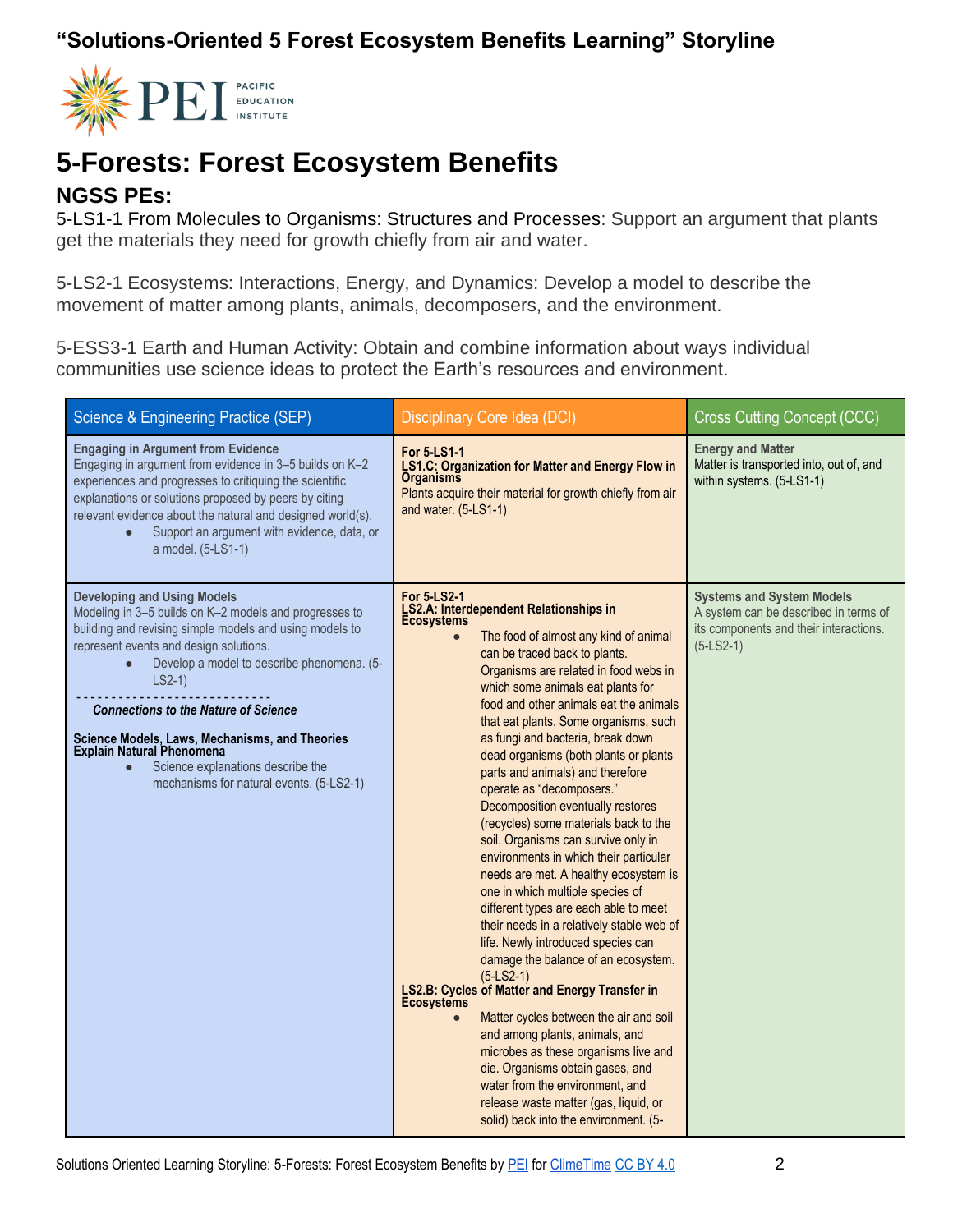

# **5-Forests: Forest Ecosystem Benefits**

|                                                                                                                                                                                                                                                                                                                                                                                            | $LS2-1)$                                                                                                                                                                                                                                                                                                                                                        |                                                                                                                                                                                                                                                                                                                                                                           |
|--------------------------------------------------------------------------------------------------------------------------------------------------------------------------------------------------------------------------------------------------------------------------------------------------------------------------------------------------------------------------------------------|-----------------------------------------------------------------------------------------------------------------------------------------------------------------------------------------------------------------------------------------------------------------------------------------------------------------------------------------------------------------|---------------------------------------------------------------------------------------------------------------------------------------------------------------------------------------------------------------------------------------------------------------------------------------------------------------------------------------------------------------------------|
| <b>Obtaining, Evaluating, and Communicating Information</b><br>Obtaining, evaluating, and communicating information in 3-5<br>builds on K-2 experiences and progresses to evaluating the<br>merit and accuracy of ideas and methods.<br>Obtain and combine information from books<br>and/or other reliable media to explain<br>phenomena or solutions to a design problem.<br>$(5-ESS3-1)$ | <b>For 5-ESS3-1</b><br><b>ESS3.C: Human Impacts on Earth Systems</b><br>Human activities in agriculture, industry, and everyday<br>life have had major effects on the land, vegetation,<br>streams, ocean, air, and even outer space. But<br>individuals and communities are doing things to help<br>protect Earth's resources and environments. (5-ESS3-<br>1) | <b>Systems and System Models</b><br>A system can be described in terms of<br>its components and their interactions.<br>$(5-ESS3-1)$<br><b>Connections to Nature of Science</b><br><b>Science Addresses Questions About</b><br>the Natural and Material World.<br>Science findings are limited to<br>questions that can be answered with<br>empirical evidence. (5-ESS3-1) |

### **Learning Sessions**

| <b>Materials List</b>                  |                                                                                                                                           |
|----------------------------------------|-------------------------------------------------------------------------------------------------------------------------------------------|
|                                        |                                                                                                                                           |
| Learning session                       | <b>Materials</b>                                                                                                                          |
| Grounding<br>Native Ways of<br>Knowing | Regional tribal stories and information                                                                                                   |
| 1.                                     | Activity and video                                                                                                                        |
| 2.                                     | Chunk of wood, science notebook page                                                                                                      |
| 3.                                     | Pre-assessment and rubric                                                                                                                 |
| 4.                                     | 1 set per four kids (6 plastic baggies, handful of beans, tape, Sharpie<br>marker, paper towel, stapler), copies of science notebook page |
| 5.                                     | five pieces of string attached to five 5x8 note cards (to create necklaces)                                                               |
| 6.                                     | copies of student pages, copies of timeline cards, coat hangers (for<br>placing on the timeline)                                          |
| 7.                                     | copies of student pages (option B), measuring tape, calculator (as a<br>scaffold for specific students)                                   |
| 8.                                     | print out of ecosystem cards for either Western or Eastern Washington                                                                     |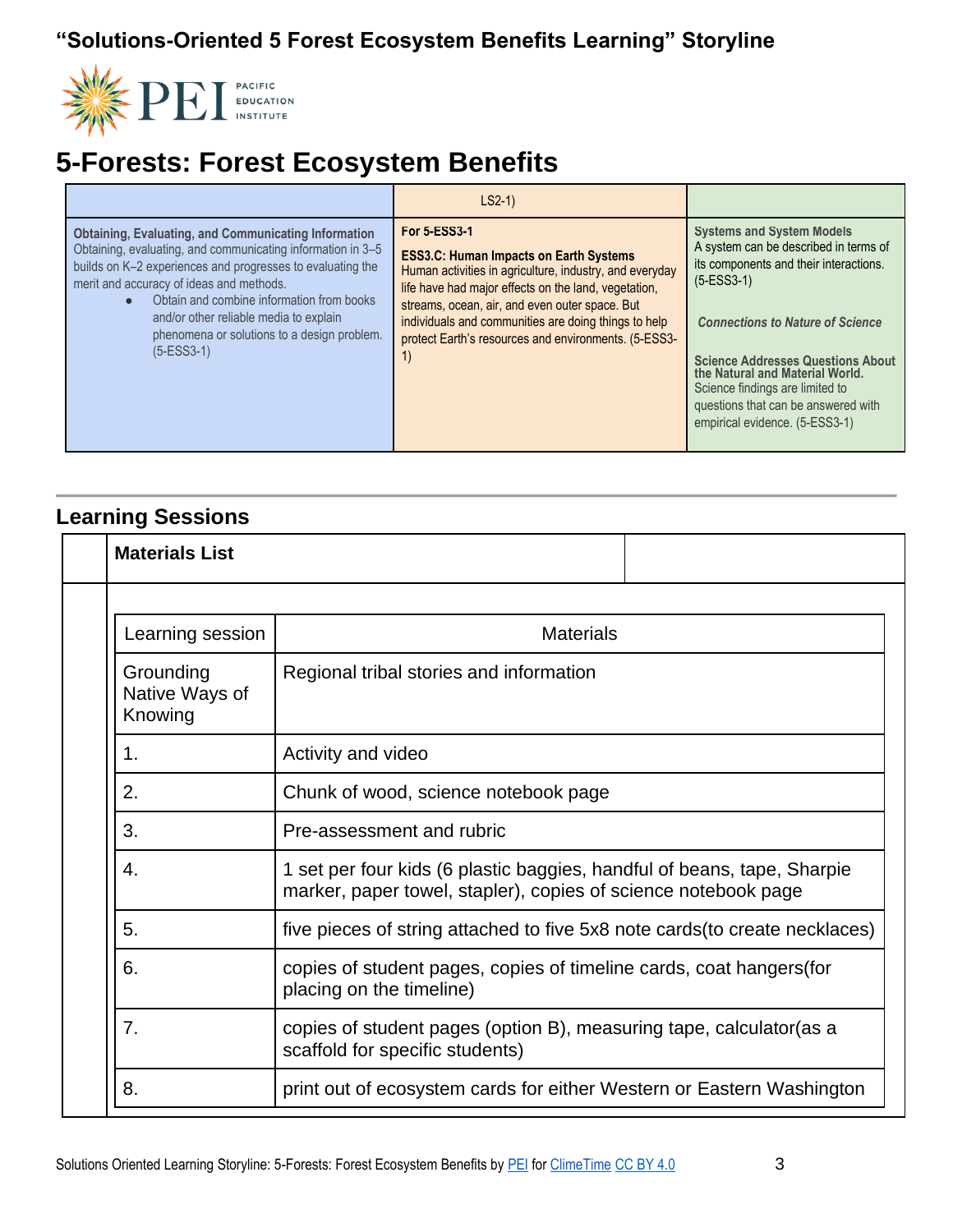

# **5-Forests: Forest Ecosystem Benefits**

| 9.      | local guides to identifying trees or use of smart devices to identify trees,<br>copies of tree cards from Forests of Washington guide, measuring<br>tapes, copies of data recording sheets |
|---------|--------------------------------------------------------------------------------------------------------------------------------------------------------------------------------------------|
| $10.$ . | access to an online brochure template or white computer paper for a<br>handmade template.                                                                                                  |
| 11.     | Dependent on teacher choice                                                                                                                                                                |
| 12      | Post assessment and rubric                                                                                                                                                                 |
|         | Youtube channel for this storyline: The Forest Service and Climate Change                                                                                                                  |

| <b>Grounding Native Ways of Knowing</b>                                                                                                                                                                                                                                                                                                                                                                                                                                                                                                                                                                        |  |
|----------------------------------------------------------------------------------------------------------------------------------------------------------------------------------------------------------------------------------------------------------------------------------------------------------------------------------------------------------------------------------------------------------------------------------------------------------------------------------------------------------------------------------------------------------------------------------------------------------------|--|
| Throughout the learning sessions there are opportunities for partnerships with local tribes. Find<br>local tribal connections here: Partnering with Tribes-OSPI resource                                                                                                                                                                                                                                                                                                                                                                                                                                       |  |
| In addition to connecting with a local tribe in your area, these books or videos have connection<br>to trees and Indigenous peoples:<br>• Grandmother Cedar Tree - A Samish Story as told by Roger Fernandes, Lower Elwha<br>S'Klallam Storyteller<br>o Cedar Box Teaching Toolkit- page 23<br>• Western Red Cedar poem- "Prayer of the Woods," a Portuguese forest preservation<br>prayer that has been used for more than 1,000 years. Author unknown, adapted by<br>Elise Krohn<br>○ Cedar Box Teaching Toolkit- page 30<br>• The Elders are Watching by David Bouchard<br>• The Story of Cedar documentary |  |

| Pre-lesson on photosynthesis                                                                                                                                                                                                                                                                                                                   | Estimated time:<br>30 minutes |
|------------------------------------------------------------------------------------------------------------------------------------------------------------------------------------------------------------------------------------------------------------------------------------------------------------------------------------------------|-------------------------------|
| Students may need a refresher before this storyline on photosynthesis. Here are some<br>suggested resources:<br>• Forest Fact Breaks-Photosynthesis<br>• Nature of Trees- Structure and Function (Photosynthesis) This lesson includes the<br>photosynthesis "equation" but also includes a nice graphic organizer to describe the<br>process. |                               |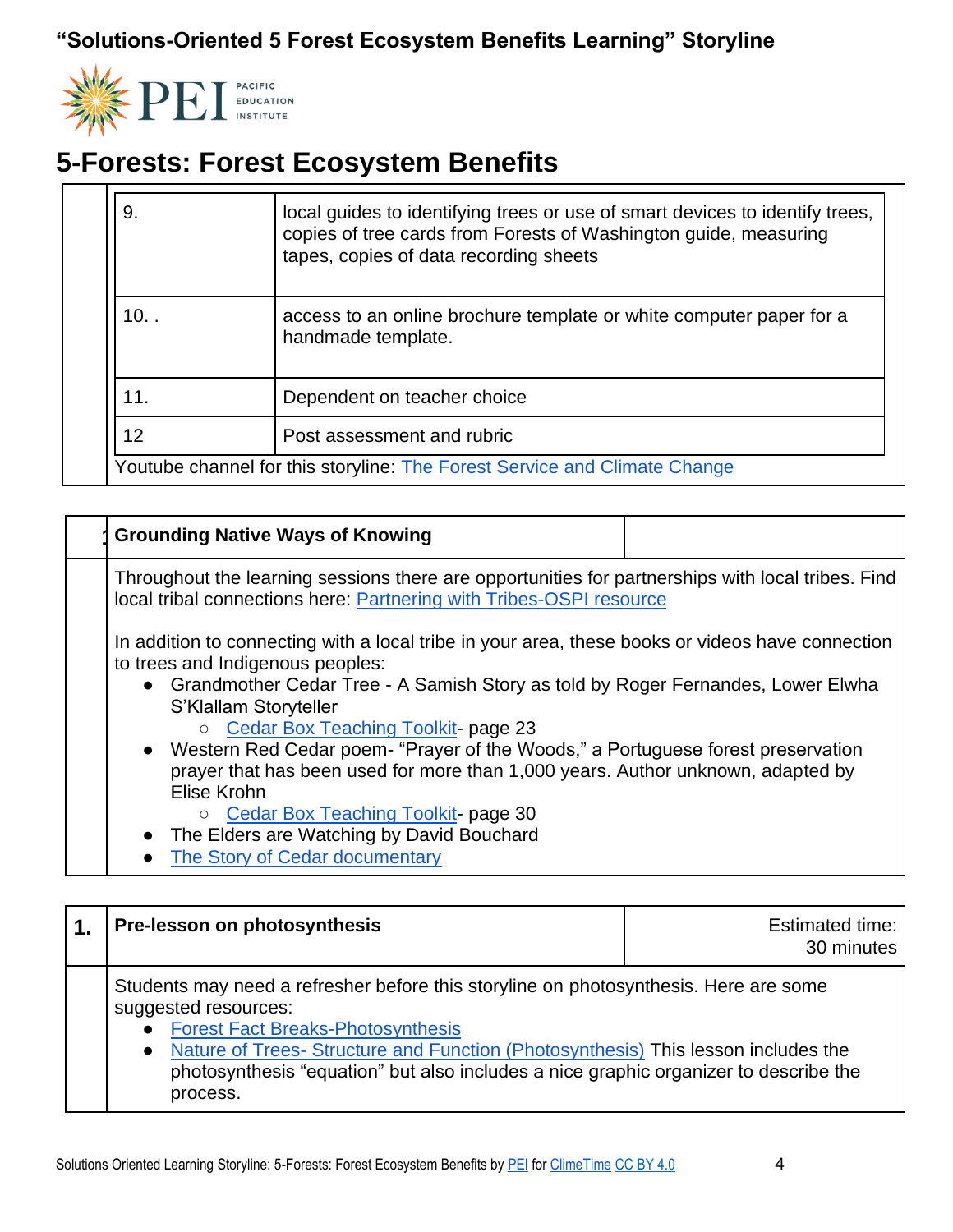

# **5-Forests: Forest Ecosystem Benefits**

| 2. | Examine phenomena: Trees gain mass.                                                                                                                                                                            | <b>Estimated time:</b><br>45 minutes |
|----|----------------------------------------------------------------------------------------------------------------------------------------------------------------------------------------------------------------|--------------------------------------|
|    | Pass a chunk of wood or several pieces of wood around and show the video Acorn to Oak.<br>Have students brainstorm answers to the question: What gives the tree its mass?                                      |                                      |
|    | Use science notebook page-learning session 2 to examine phenomena and connect back to<br>prior knowledge on what trees/plants need to grow.                                                                    |                                      |
|    | Expected answers: soil, minerals, water, sun/light, air, carbon. Ask students to remember the<br>inputs and outputs of photosynthesis: $CO2$ + water and the addition of sunlight produces<br>glucose + oxygen |                                      |

| 3 | <b>Pre Assessment:</b>                                                                                        | Estimated time:<br>30 minutes |
|---|---------------------------------------------------------------------------------------------------------------|-------------------------------|
|   | 5 Forests: Forest Ecosystem Benefits Pre-Assessment<br>5-Forests: Forest Ecosystem Benefits Assessment Rubric |                               |

| 4. | Guiding question: What do trees need to grow?                                                                                                                                                                                                                                                                                                                                                     | <b>Estimated time:</b><br>45 minutes for investigation set-<br>up<br>10 minutes every three days<br>30 minutes for CER on day 9 |
|----|---------------------------------------------------------------------------------------------------------------------------------------------------------------------------------------------------------------------------------------------------------------------------------------------------------------------------------------------------------------------------------------------------|---------------------------------------------------------------------------------------------------------------------------------|
|    | Native ways of knowing connection: check with your local tribe to see if there are any<br>shareable stories related to growth(plant or otherwise that would make a connection for all<br>students)<br>Brainstorm and discuss: What do trees need to grow?<br>In this investigation, students create models of growing environments with or without soil to<br>determine what plants need to grow. |                                                                                                                                 |
|    |                                                                                                                                                                                                                                                                                                                                                                                                   |                                                                                                                                 |
|    |                                                                                                                                                                                                                                                                                                                                                                                                   |                                                                                                                                 |
|    | <b>FEB- Investigation Set Up- Learning Session 3</b>                                                                                                                                                                                                                                                                                                                                              |                                                                                                                                 |
|    | Have students use this science notebook page-learning session 3 to guide them through<br>setting up the investigation and recording their observations (try to observe every three days).<br>Supplies needed are listed at the beginning of the lesson sessions.                                                                                                                                  |                                                                                                                                 |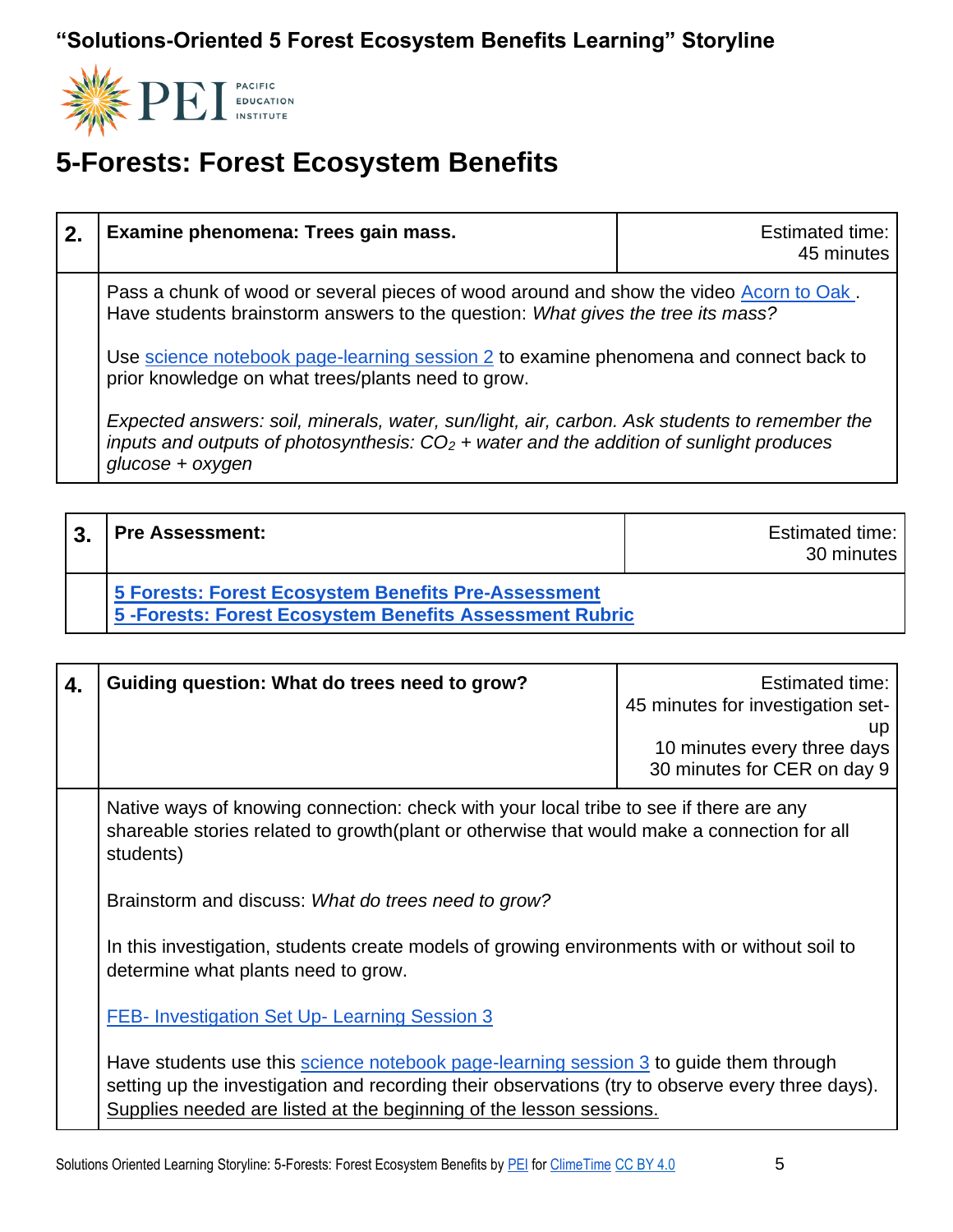

# **5-Forests: Forest Ecosystem Benefits**

TT: Some students or classes may need more guidance in designing their investigation depending on their past experiences with investigations.

After students finish their observations complete a class Claim, Evidence, Reasoning (CER) poster chart (see [CER example\)](https://pacificeductioninstitute.sharepoint.com/:w:/s/Program/EQuiXdREEhpAtHxzyF6GIKkBjgYlaLy3V30ZLotXwnXWng?e=aLlhA0).

| 5. | Guiding question: Why is carbon important to trees?                                                                                                                                                                      | <b>Estimated time:</b><br>45 minutes |
|----|--------------------------------------------------------------------------------------------------------------------------------------------------------------------------------------------------------------------------|--------------------------------------|
|    | Brainstorm and discuss: What do trees need to grow? Why do you think that?<br>Be sure to follow the intro sequence to set up the activity and engage students in the thinking<br>around what the trees are "racing" for. |                                      |
|    | Race for the Sun game directions                                                                                                                                                                                         |                                      |
|    | Another option: Every Tree for Itself from PLT                                                                                                                                                                           |                                      |
|    | Review basic photosynthesis using a video or article (Carbon article from ReadWorks). Be<br>sure that the review doesn't interrupt or halt the exploration of session 3.                                                 |                                      |
|    | Discuss: Why is carbon important to trees?                                                                                                                                                                               |                                      |

| 6. | Guiding question: How is carbon impacting the Earth?                                                                                                                                                                      | Estimated time:<br>One 45 minute session<br>One 30 minute session |
|----|---------------------------------------------------------------------------------------------------------------------------------------------------------------------------------------------------------------------------|-------------------------------------------------------------------|
|    | Overview: Students create a timeline of climate science over the past 200 years and gather<br>information about climate mitigation and strategies for forests.                                                            |                                                                   |
|    | Southeastern Forests and Climate Change: Lesson 1-Stepping Through Climate Science<br>lesson on page 27                                                                                                                   |                                                                   |
|    | <b>Lesson 1- Activity 1: Student pages</b> (you will need to create a login but it's free!)<br>TT: You can modify this lesson by picking the dates that you want to focus on or choosing just<br>science or policy dates. |                                                                   |
|    |                                                                                                                                                                                                                           |                                                                   |
|    | <b>Forest Service and Climate Change video</b>                                                                                                                                                                            |                                                                   |
|    | TT: Rather than the questions after the video, it might be more beneficial to have a discussion                                                                                                                           |                                                                   |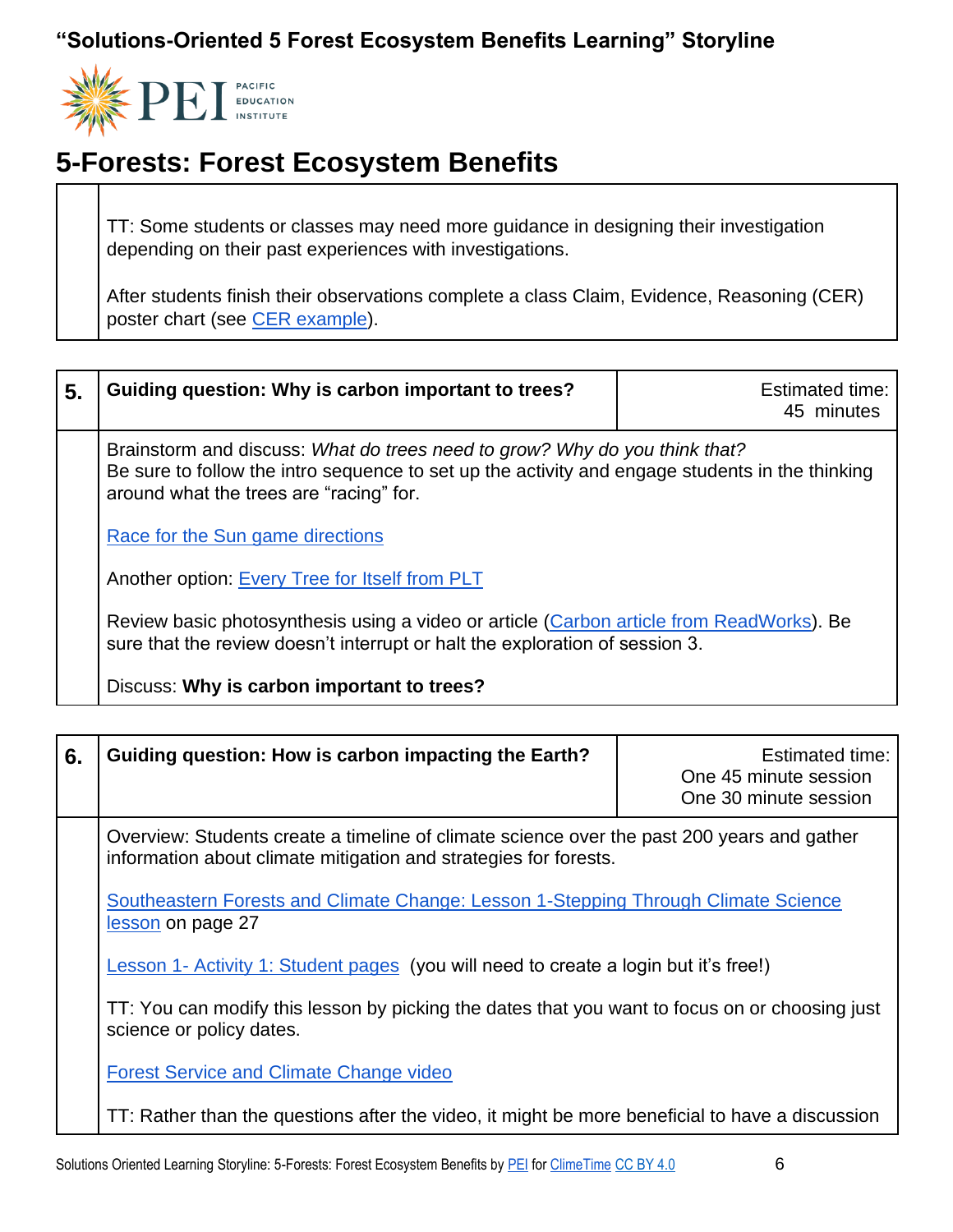

## **5-Forests: Forest Ecosystem Benefits**

and answer the questions together.

Reminder: Have students go back to their original explanation of the phenomena on science notebook page- [learning session 2](https://pacificeductioninstitute.sharepoint.com/:w:/s/Program/EcjJ2URdNcpIn2IMo5BtS5sBPQPEeRx3yqKhmzg4YPMUdA?e=OTshgQ) and make a revised explanation.

| 7. | Guiding question: How much carbon is in a tree?                                        | Estimated time:<br>45 minutes |
|----|----------------------------------------------------------------------------------------|-------------------------------|
|    | Overview: Students measure trees near their school to find the trees' carbon capacity. |                               |
|    | Southeastern Forests and Climate Change- Lesson 8 (Option B)                           |                               |
|    | TT: This would be a good opportunity to have kids partner up or work in small groups.  |                               |

| 8. | Guiding question: How do living and nonliving things<br>interact with each other in a forest?                                                                                                                                                                                                                                                                                                                                                                                                                                                                                                                                                                                                                                                                                                                                                                                                                                                                                                                                             | <b>Estimated time:</b><br>60 minutes |
|----|-------------------------------------------------------------------------------------------------------------------------------------------------------------------------------------------------------------------------------------------------------------------------------------------------------------------------------------------------------------------------------------------------------------------------------------------------------------------------------------------------------------------------------------------------------------------------------------------------------------------------------------------------------------------------------------------------------------------------------------------------------------------------------------------------------------------------------------------------------------------------------------------------------------------------------------------------------------------------------------------------------------------------------------------|--------------------------------------|
|    | Overview: Students find connections between living and nonliving things in Washington<br>forests. There are separate ecosystem cards for Eastern and Western Washington.<br>Forests of Washington-Washington Forest Eco-Connections-Lesson 6- page 73-81<br><b>Grounding in Native Ways of Knowing:</b> After learning about connections between living and<br>nonliving things in forests, follow proper procedure (see Partnering with Tribes-OSPI resource)<br>and reach out to a local tribe or do independent research to find if there are stories or current<br>work being done by the tribe around the interconnectedness of life or forest ecosystems.<br>Here are some examples (if one is not present for your region, please find a resource that is<br>local to you and your students):<br>• Washington LASER: Native American Story Connections<br>(several tribes represented in this source)<br>$\circ$<br>• Spirit of the Trees: People of the Cedar (Northwest Tribes)<br><b>Yakama and Quinault Nations</b><br>$\circ$ |                                      |
|    |                                                                                                                                                                                                                                                                                                                                                                                                                                                                                                                                                                                                                                                                                                                                                                                                                                                                                                                                                                                                                                           |                                      |

| 9. | Guiding question: How do trees benefit the climate,<br>humans and ecosystems?                                                                                                                                                                                                                                                                             | Estimated time:  <br>60+ minutes |
|----|-----------------------------------------------------------------------------------------------------------------------------------------------------------------------------------------------------------------------------------------------------------------------------------------------------------------------------------------------------------|----------------------------------|
|    | Overview: Take students out to the schoolyard and have them measure the circumference<br>(inches) of several trees. Then have students access the i-Tree website (below) to put in the<br>school's address, location/type of trees and the circumference of the trees. Here is a data<br>sheet you might want students to use Tree Measurement Data Sheet |                                  |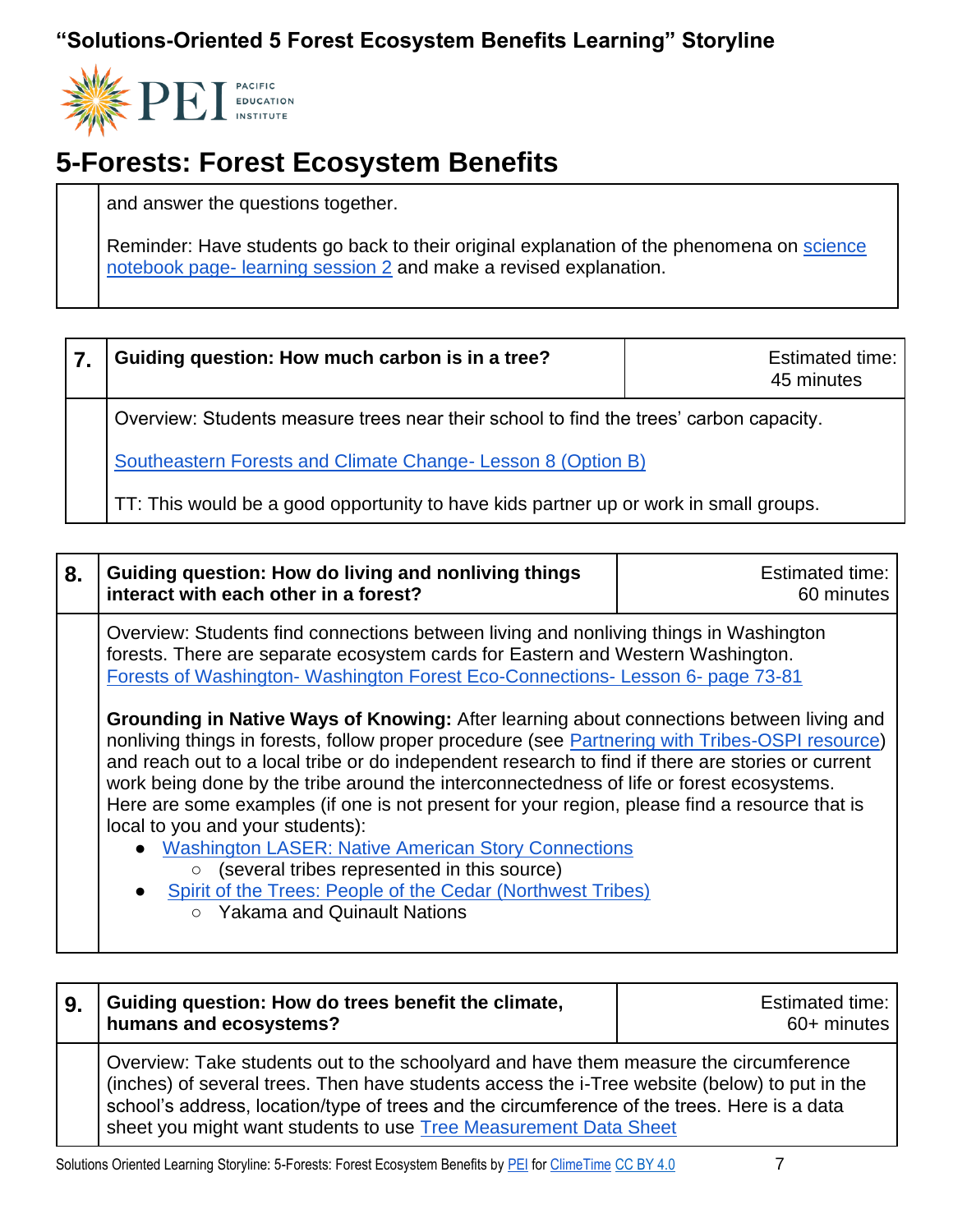

## **5-Forests: Forest Ecosystem Benefits**

#### **[Forests of Washington-](https://1ekryb746l31vb9z22pz51o9-wpengine.netdna-ssl.com/wp-content/uploads/2018/01/Forests-of-Washington-Forest-Ecosystems-and-People-Activity-Guide-reduced.pdf) Tree ID Cards- page 27-32**

[i-Tree](https://design.itreetools.org/) gives calculations of carbon dioxide, stormwater runoff, energy and air quality.

More information on tree benefits: [The Power of Trees \(Data is available for Seattle, Spokane,](https://www.climatecentral.org/gallery/graphics/the-widespread-climate-benefits-of-trees)  [Yakima\)](https://www.climatecentral.org/gallery/graphics/the-widespread-climate-benefits-of-trees)

Teachers can also extend this lesson using [Carbon Cycle lesson](https://pacificeductioninstitute.sharepoint.com/:b:/s/Program/Ec8wgE670-pKmBBq3gFkolcB2SNdWI9WfnaXn3kf5JR3wQ?e=6aj67m) from LearnForests.org. This lesson details more about the carbon cycle and carbon footprint.

Career connections: What kind of jobs work support healthy forests? Using the resources below, explore possible forest related careers with students:

- [PEI Career Card: Assistant Forester](https://1ekryb746l31vb9z22pz51o9-wpengine.netdna-ssl.com/wp-content/uploads/2020/04/Assistant-Forester-Ciara-Fenimore-Career-Profile.pdf)
- [PEI Career Card: Land Steward](https://1ekryb746l31vb9z22pz51o9-wpengine.netdna-ssl.com/wp-content/uploads/2020/04/Land-Steward-Addie-Schlussel-Career-Profile.pdf)
- [PEI Career Card: Senior Resource Information Forester](https://1ekryb746l31vb9z22pz51o9-wpengine.netdna-ssl.com/wp-content/uploads/2020/04/Senior-Resource-Information-Forester-Trent-Warness-Career-Profile.pdf)
- [PEI Career Card: Silviculture Forester](https://1ekryb746l31vb9z22pz51o9-wpengine.netdna-ssl.com/wp-content/uploads/2020/04/Silviculture-Forester-Jacob-Sullivan-Career-Profile.pdf)
- **[Natural Inquirer: Forest and Plants Scientist Cards](http://www.naturalinquirer.org/Forest-and-Plant-Scientist-Cards-v-190.html)**

| 10. | Guiding question: Why is it a problem if there are fewer<br>living trees?                                                                                                                                                                 | <b>Estimated time:</b><br>70+ minutes |
|-----|-------------------------------------------------------------------------------------------------------------------------------------------------------------------------------------------------------------------------------------------|---------------------------------------|
|     | Brainstorm and discuss: What are some benefits that trees provide?                                                                                                                                                                        |                                       |
|     | Watch video: Forest Fast Break: Carbon Capture                                                                                                                                                                                            |                                       |
|     | Discuss video and reaffirm benefits that trees provide.                                                                                                                                                                                   |                                       |
|     | Reminder: Have students go back to their original explanation of the phenomena on science<br>notebook page-learning session 2 and make a revised explanation, model and key<br>vocabulary.                                                |                                       |
|     | Overview: Students create a brochure about forest ecosystem benefits including information<br>about the impacts of having fewer living trees using the data they collected in Session 8 and<br>the information in their science notebook. |                                       |
|     | Sample brochure outline: Learning Session 9- Brochure Sample                                                                                                                                                                              |                                       |
|     | The brochure sample has guiding questions and color coded NGSS connections.                                                                                                                                                               |                                       |
|     | TT: This brochure activity can be scaffolded by having students work in pairs. Students can                                                                                                                                               |                                       |